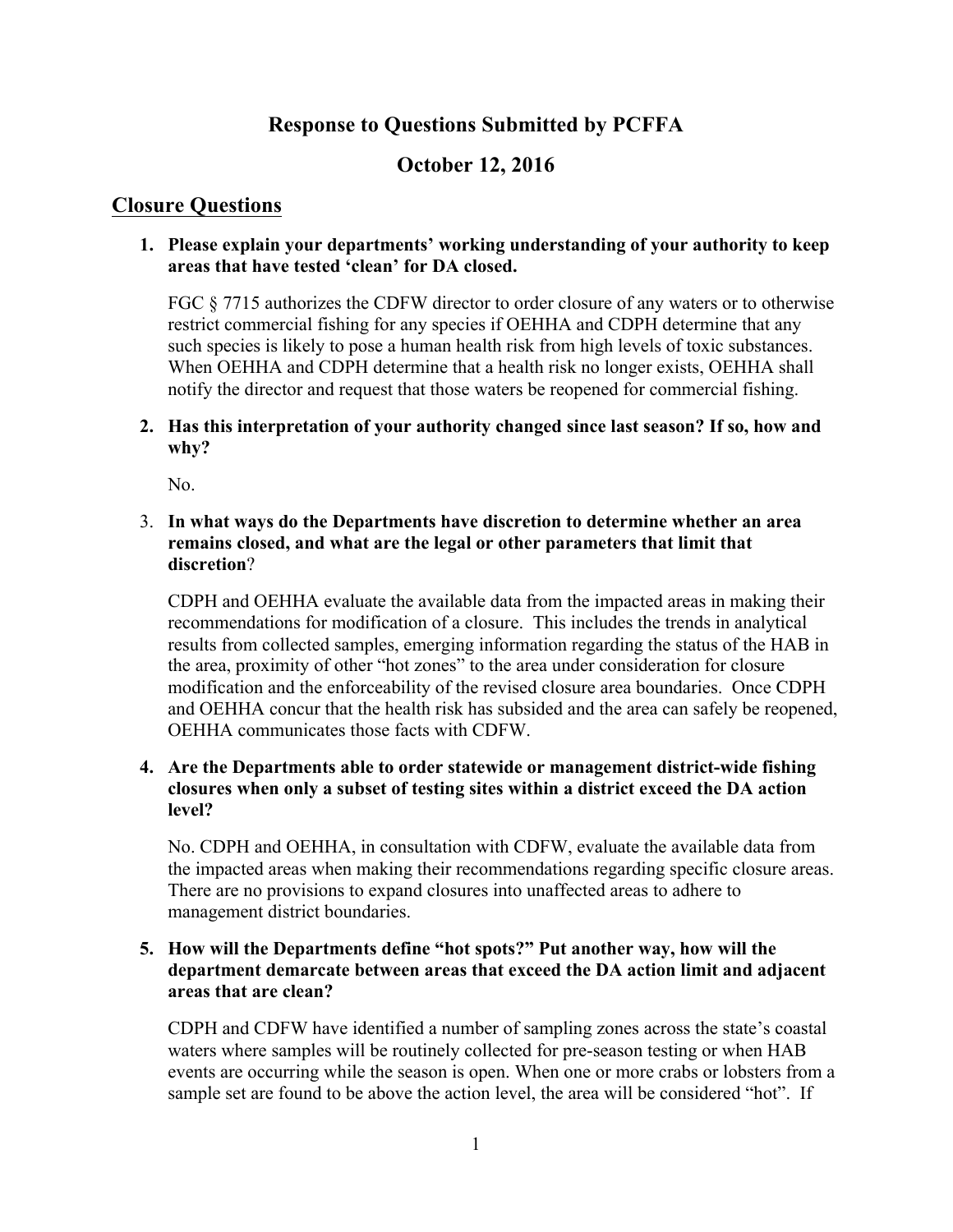there is only one sample with an elevated level out of the set, a retest of the area will typically be conducted to determine if that sample was an outlier or was actually representative of what might be expected to be landed in the area. The agencies look to provide sufficient buffer zones between "hot zones" and unimpacted areas, based on a sample set from an adjacent zone being "clean" (all samples below the action level). In some cases, we may seek a "fill in the gap" sample between two sampling zones to determine where the contamination might end, and to assist in identifying where the appropriate buffer zone should be placed. Current information is that crab populations may move between 10 and 20 miles, so we try to keep this in mind along with oceanographic conditions when establishing buffer zones. The agencies will jointly review the data from the landings and the analytical results, and in consultation with CDFW's Law Enforcement Division, will identify the boundaries that will be established for an advisory or subsequent closure.

#### **6. In what ways do the Departments have discretion to demarcate hot spots, and what are the legal or other parameters that limit that discretion?**

CDPH and OEHHA have full discretion to identify areas where fishery products may pose a health concern. When the two health agencies are in agreement, a notification is sent to the Director of CDFW with the recommendation to close the fishery in a specified area based on concerns with the safety of the fishery products in that area. (See response above for more details on how the areas are determined).

#### **7. If the Departments are unable to order statewide or management district-wide fishing closures, will the Departments consider hot spot area closures instead of area advisories?**

CDPH and OEHHA will be recommending closures based on the analytical data obtained from samples collected from the various sampling zones. If there is sufficient buffer zones between "hot" and unimpacted areas, CDPH and OEHHA will not identify those unimpacted areas in the recommended closure area, unless it is a relatively small area that is sandwiched between two hot zones, there is a lack of analytical data for that unimpacted area, or there are concerns with enforceability of the closed/open areas.

#### **8. If the Departments settle on hot spot area closures, how will Fair Start rules apply to those areas?**

Because hot spot closures would not be considered a delay in the opening of the Dungeness crab fishing season under either 8279.1(a) or 8279.1(b), fair start rules would not apply.

Under FGC § 8279.1(a) the 30 day fair start rule applies to each District individually, including any partial closures in that District. The earliest date that a part of the District opens is the start date for the purposes of the 30 day wait period under Section 8279.1. Assuming there was a hot spot closure in District 6, but the rest of District 6 opened on the normal season opener date, 8279.1(a) would not apply to any part of District 6 as there was no delay in the opening of the crab season in District 6. Once the hot spot was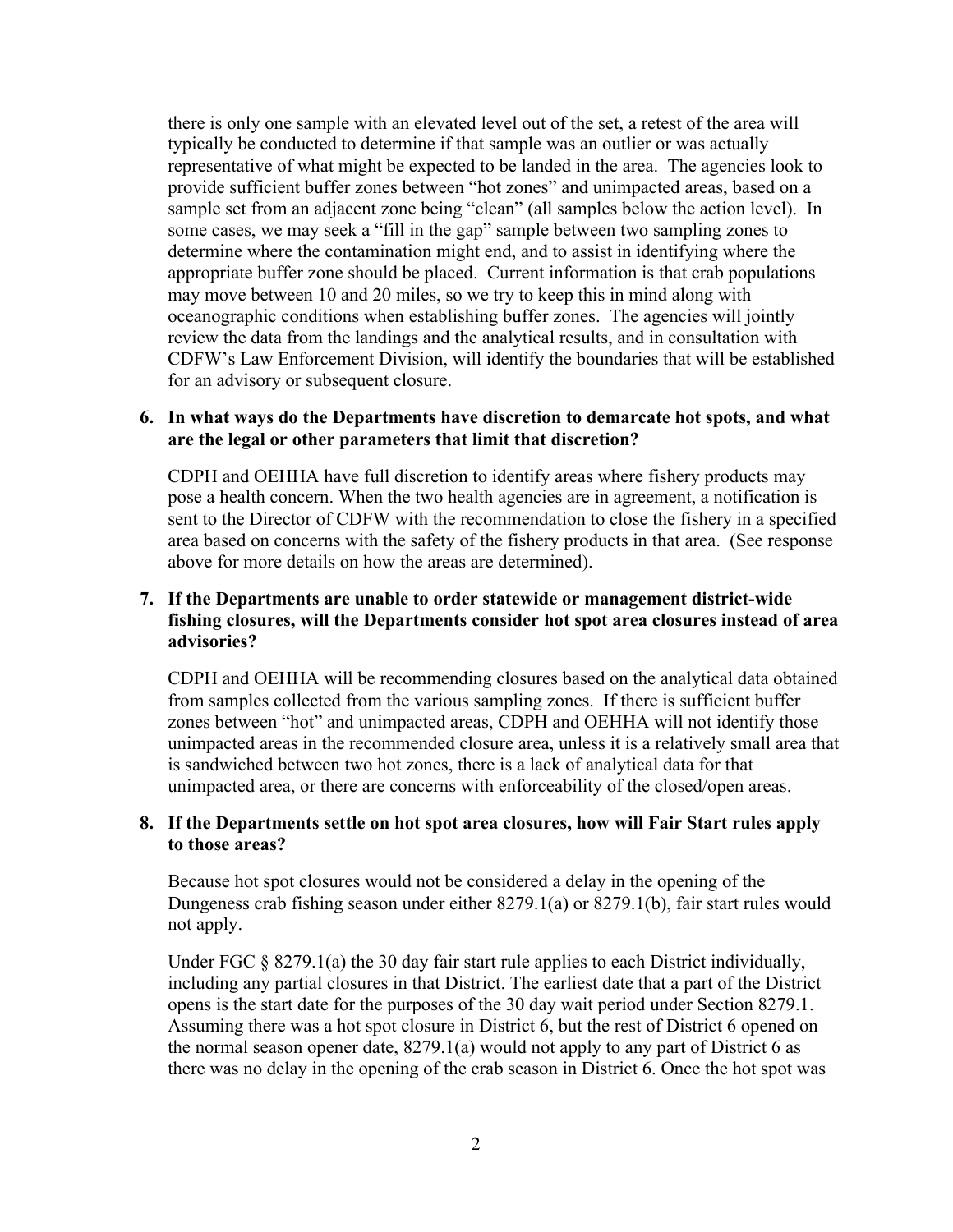cleared, there would not be a 30 day fair start period before a person could begin taking, possessing onboard, or landing crab in that hot spot area.

Under FGC  $\S 8279.1(b)$ , a similar rational would apply. Assuming the crab seasons opens in California on the normal season opener date, except for a few hot spot closures, there would not have been a delay in the opening of the Dungeness crab season in California. Once the hot spot was cleared, there would not be a 30 day fair start period before a person could begin taking, possessing onboard, or landing crab in that hot spot area*.* 

**9. How will the Departments deal with crab testing given that additional species, such as lobster, will now be regularly tested for DA? What are the Departments doing to ensure that all commercial fisheries/DA testing sites will be assessed in a timely manner and to avoid undue impacts on the fishing industry?**

Having sufficient resources will be an ongoing challenge. The agencies are currently discussing a variety of options within the administration in an effort to ensure sufficient funding and manpower resources are available to complete testing to effectively oversee the safety of fishery product in this changing environment. We are currently looking at developing sampling schedules for pre-season testing that will ensure we can get the data we need to make informed decisions in a timely manner. At the present time, and into the immediately foreseeable future, we will also depend partially on the impacted fishing industry to help collect samples so that we have data available to inform decision making.

# **Advisory Questions**

# **1. How many seafood processors in California carry the necessary HACCP plan that would allow them to process crab under an advisory with an evisceration order?**

There are over 200 seafood processors in the state and virtually all operate under a HACCP plan. HACCP plans are specific to each operator in the sense that the plan only needs to address the specific commodities that the processor is handling/processing. Any of these processors could modify their HACCP plans to be able to handle other seafood commodities (ie. Dungeness crabs), with no additional CDPH licensing requirements beyond what they currently have. We do not electronically track the types of seafood products listed on each processor's HACCP plan so we are unable to give you a definitive number of processors that currently have plans in place specifically for Dungeness crab.

#### **2. In an advisory situation, would crabbers or buyers be allowed to truck crabs harvested from an area under an advisory to a processor in a harbor not associated with an advisory?**

Yes, provided that the product was shipped to a CDPH registered processor and documentation was maintained that would allow traceability of the product from the processor, back through the carrier (trucker) to the crabber or buyer. Tracking the quantity of product, its source, and the date and location it was caught would be important to ensure that no products caught in Advisory areas were diverted away from processing.